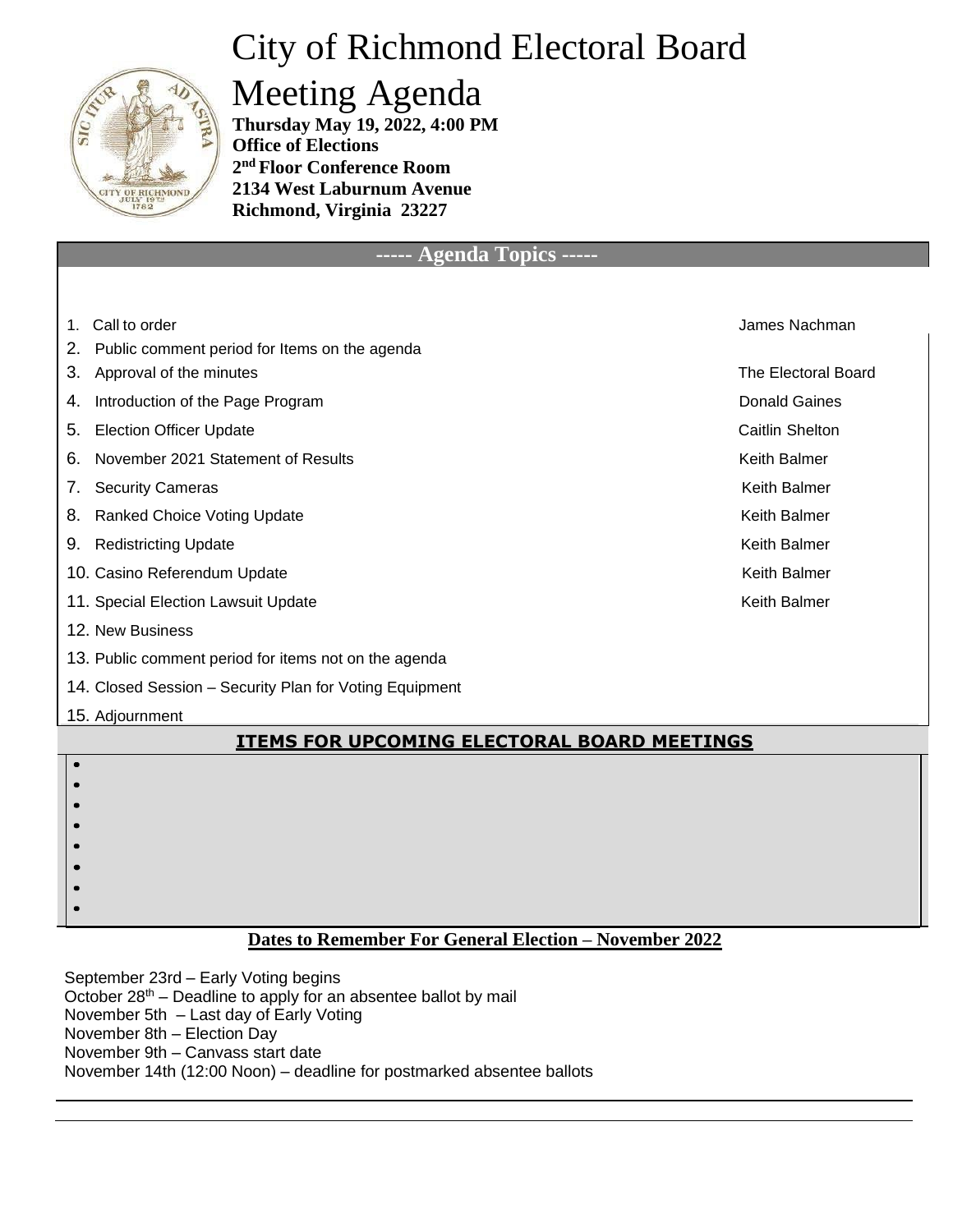# Election Officer Rews Daily

**MAY 2022** 

## "Democracy is not a spectator sport"

|                                      | Hello Election Officers (or deputy or officials)                                                                                                                                                                                                                                                                                  |  |  |  |  |
|--------------------------------------|-----------------------------------------------------------------------------------------------------------------------------------------------------------------------------------------------------------------------------------------------------------------------------------------------------------------------------------|--|--|--|--|
|                                      | Starting in September the City of Richmond Office of Elections will be launching our<br>new online training. The following classes will be web based                                                                                                                                                                              |  |  |  |  |
| Dates to remember                    | Basis Training for Election Officers (formally known as Mandatory Training)<br>٠                                                                                                                                                                                                                                                  |  |  |  |  |
| <b>General Election Day</b>          | What to do In case of Emergencies                                                                                                                                                                                                                                                                                                 |  |  |  |  |
| November 8, 2022                     | <b>CAP Training</b>                                                                                                                                                                                                                                                                                                               |  |  |  |  |
|                                      | The following classes will remain In-Person:                                                                                                                                                                                                                                                                                      |  |  |  |  |
|                                      | E-Poll book<br><b>Voting Machine</b>                                                                                                                                                                                                                                                                                              |  |  |  |  |
| <b>Early Voting</b>                  | Mandatory Chief and Assistant Chief                                                                                                                                                                                                                                                                                               |  |  |  |  |
| 09/24 through 11/05                  | More information about online training will be forthcoming.                                                                                                                                                                                                                                                                       |  |  |  |  |
|                                      | DID YOU KNOW???                                                                                                                                                                                                                                                                                                                   |  |  |  |  |
| <b>New Pay Increase</b>              | Adrienne Davis has been promoted to a new role within our office. She is no longer in                                                                                                                                                                                                                                             |  |  |  |  |
| Chief: \$                            | charge of Election Officer Management. She now works on procurement and budget.<br>Your new Election Officer Manager is Caitlin Shelton. Her assistant is Cetia Thomas.                                                                                                                                                           |  |  |  |  |
|                                      | Together they represent the new Election Officer Department. This department will                                                                                                                                                                                                                                                 |  |  |  |  |
| Assistant Chief: \$                  | not just staff polling locations on Election Day, they will coordinate training, and will<br>provide opportunities for election officers to be engaged in the electoral process<br>throughout the year. This newsletter is one example of that. We predict that<br>newsletters will go out to election officers 2-3 times a year. |  |  |  |  |
| Election Deputy: \$                  |                                                                                                                                                                                                                                                                                                                                   |  |  |  |  |
|                                      | Your registrar Keith Balmer has created a separate department for Election Officers                                                                                                                                                                                                                                               |  |  |  |  |
|                                      | called Election Services located downstairs                                                                                                                                                                                                                                                                                       |  |  |  |  |
| <b>Contact Information</b>           | The Office of Elections going forward will be sending a lot of email notifications and<br>election officer correspondences. Please provide your email address as soon as                                                                                                                                                          |  |  |  |  |
| Office: 804-646-4411                 | possible.                                                                                                                                                                                                                                                                                                                         |  |  |  |  |
| Email:Electionofficer@RVA.gov        | NEW TO YOUR PRECINCT WILL BE HIGH SCHOOL PAGES?                                                                                                                                                                                                                                                                                   |  |  |  |  |
| Election Manager: Caitlin<br>Shelton | A High school page is a high school student who will may work in your precinct on<br>Election Day they will be training as can work every aspect of election officer duties<br>except voting specialist and ballot officer.                                                                                                       |  |  |  |  |
| <b>Election Officer Specialist:</b>  |                                                                                                                                                                                                                                                                                                                                   |  |  |  |  |
| Cetia Thomas                         | online class                                                                                                                                                                                                                                                                                                                      |  |  |  |  |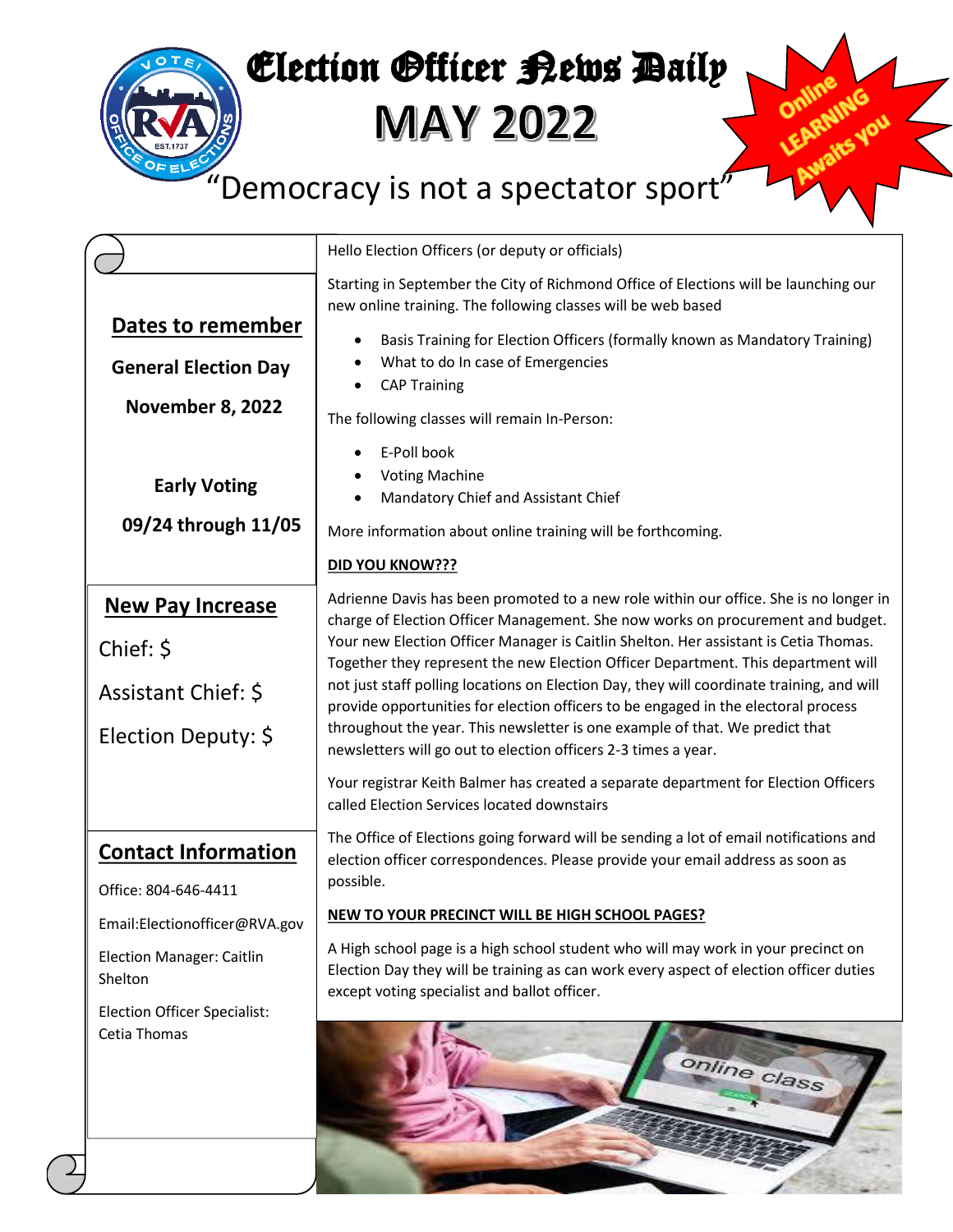

City of Richmond Electoral Board 2134 W. Laburnum Avenue Richmond, VA 23227 Election Officer Affirmation form

| I would prefer to represent the Democratic Party.<br>$\Box$<br>I would prefer to represent the Republican Party.<br>$\Box$<br>I would prefer to be unaffiliated.<br>П.                                                                                                                                                                |                                   |  |  |  |  |
|---------------------------------------------------------------------------------------------------------------------------------------------------------------------------------------------------------------------------------------------------------------------------------------------------------------------------------------|-----------------------------------|--|--|--|--|
| will support the Constitution of the Constitution of the Commonwealth of Virginia, and that I will<br>faithfully and impartially discharge all the duties incumbent upon me as an Officer of Election of the<br>City of Richmond for three year term beginning March 1, 2021 according to the best of my ability (so<br>help me God.) |                                   |  |  |  |  |
|                                                                                                                                                                                                                                                                                                                                       | (Signature of person taking oath) |  |  |  |  |
| Subscribed and sworn to before me this ______ day of _________________________, 20 _____                                                                                                                                                                                                                                              |                                   |  |  |  |  |
| Clerk<br>П<br>Deputy Clerk<br>$\Box$<br>Notary<br>□                                                                                                                                                                                                                                                                                   |                                   |  |  |  |  |
| Notary Stamp( in Box Below)                                                                                                                                                                                                                                                                                                           |                                   |  |  |  |  |
|                                                                                                                                                                                                                                                                                                                                       |                                   |  |  |  |  |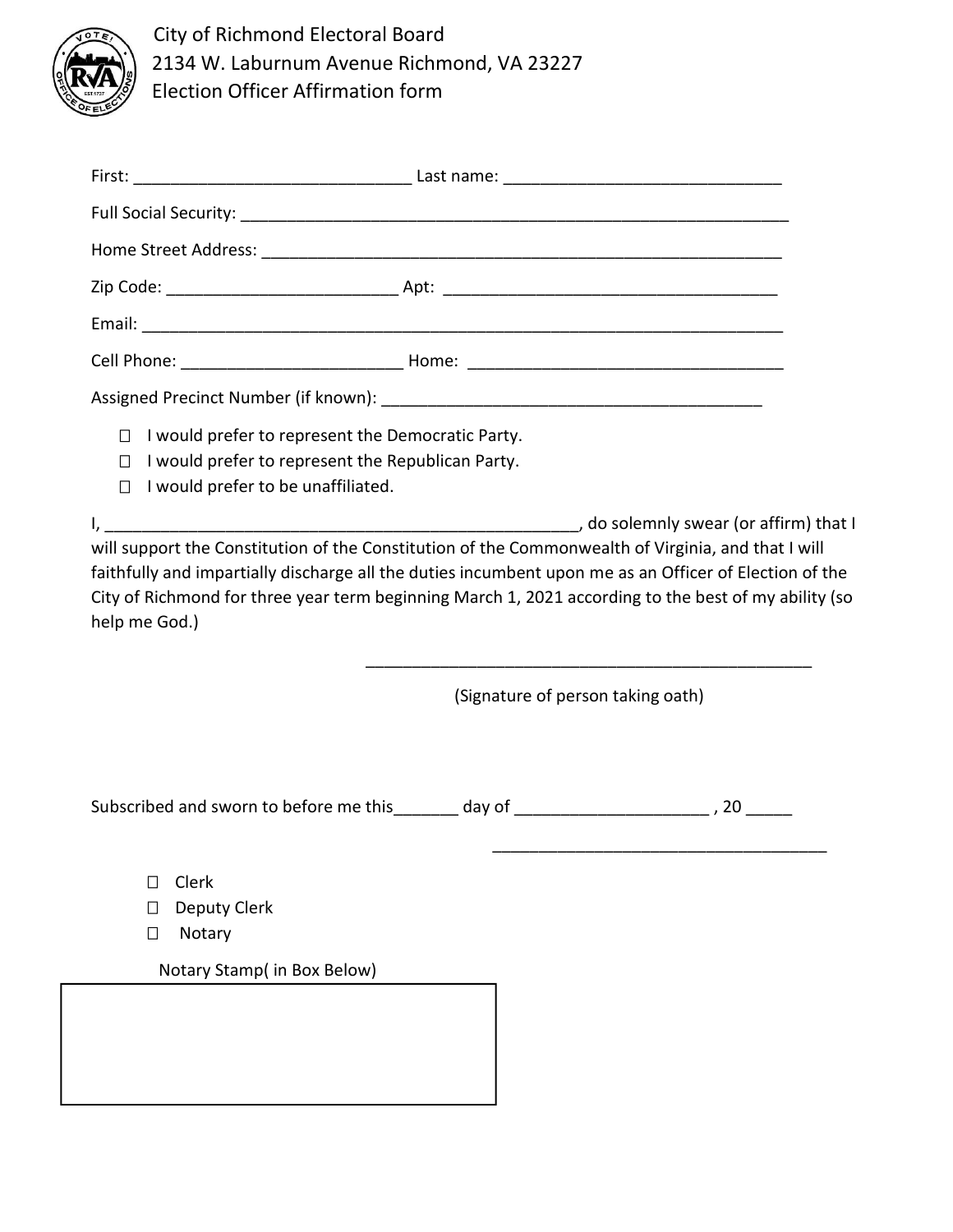

- 1. What is your Name?
- 2. Precinct name and Precinct number?
- 3. On Election Day, what was your assigned position?
	- o Chief
	- o Assistant Chief
	- o Ballot Officer
	- o Greeter
	- o Voting Machine Specialist
	- o E-Poll book

#### 4. Overall, how would you rate your experience being and Election Officer this election?

| 5 Excellent!<br>Very Poor 1 |  |  |  |  |  |  |
|-----------------------------|--|--|--|--|--|--|
|-----------------------------|--|--|--|--|--|--|



- 5. Did you feel your precinct had the right number of election officers?
	- o I think we had just the right number of officers
	- o I think we need more officers
	- o I think we had to many officers
- 6. Do you feel your polling place was a safe and sanitary environment?
	- o Yes
	- o No, explain why?
- 7. How would you rate your Chief? 1 2 3 4 5
- 8. How would you rate your Assistant Chief? 1 2 3 4 5
- Needs Significant improvement and a set of the C C C C Excellent! Needs Significant Improvement **A A A A A Excellent!**
- 9. Did you experience any shortages of Election items such as supplies, voting equipment or materials?

### THANKS FOR SERVING! DEMOCRACY IS NOT A SPECTATOR SPORT!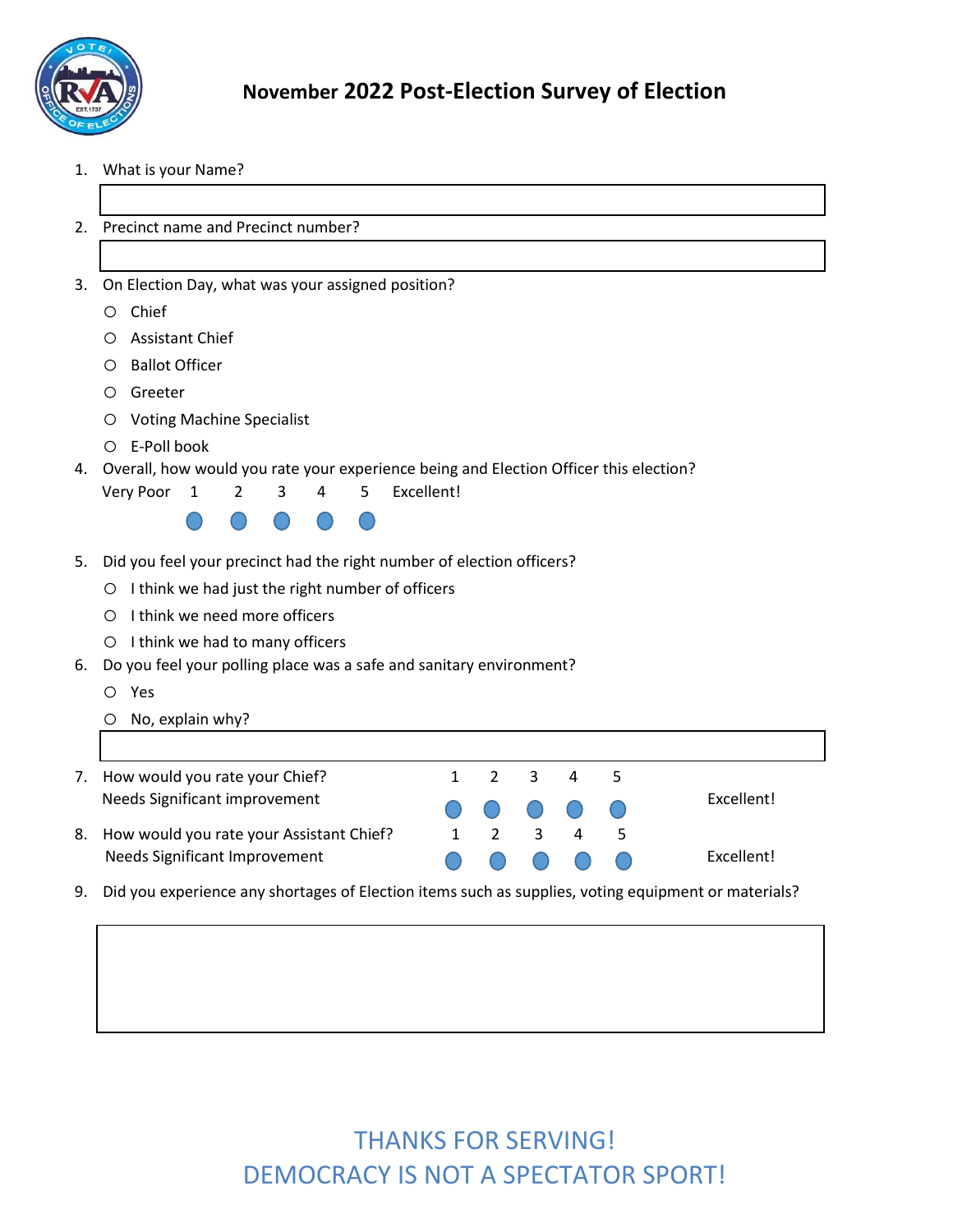

#### **November 2022 Post-Election Survey of Election**

10. How was your overall experience on Election Day? Did you experience any issues or have any other notable concerns or situations, good or bad? (E.g. issues with voters, unusual situations, stories about first-time voters, etc.)

- 11. Did you notice a need for any additional language assistance needs in your precinct?
	- o Yes
	- o No
	- o Spanish
	- o Vietnamese
	- o Korean
- 12. Do you have any feedback about the training classes, online resources, communications, or other support before or on Election Day?

13. Do you have any tips from your precinct or are there any procedures or materials you would like to see charged?

14. LAST QUESTION! Do you plan to serve again in future elections?

- o Yes, definitely
- o Yes, probably
- o Maybe
- o No

### THANKS FOR SERVING! DEMOCRACY IS NOT A SPECTATOR SPORT!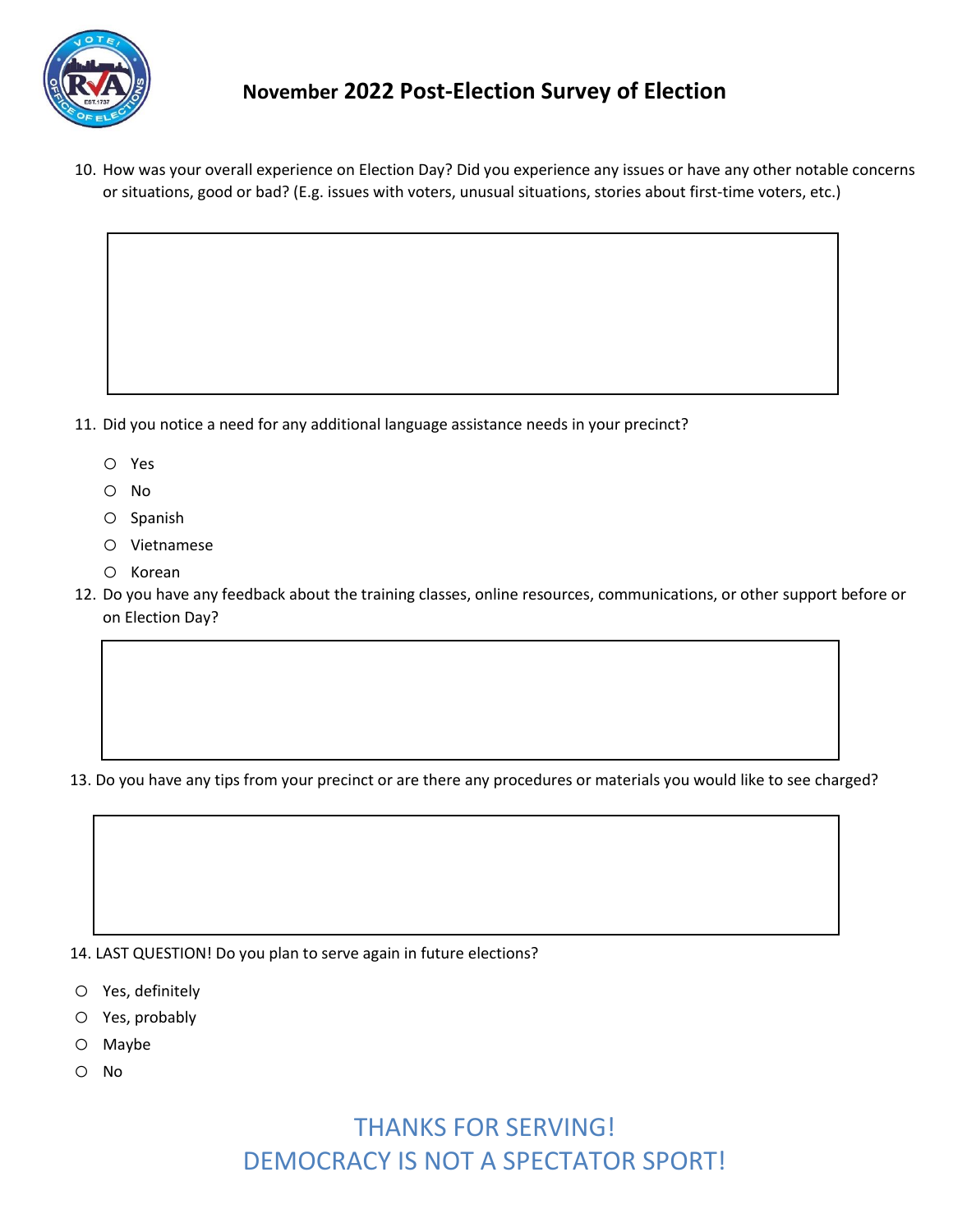#### **Election Day High School Student Program**

#### ELECTION DAY PARTICIPATION PROGRAM FOR HIGH SCHOOL STUDENTS

Please note the High School Page Program only applies to November elections.

Mandatory: If you are under the age of 18, you must have the approval of your parent/guardian in order to participate in the election page program.

Are you at least 16 years old, live in Virginia, and enrolled in a high school civics or government class? Would you like to learn more about the electoral process and earn service-learning hours?

The Office of Elections is offering you the opportunity to serve inside a City Of Richmond polling place as an election page for the upcoming November election.

We also encourage students fluent in Spanish, Korean, and Vietnamese to apply.

AS AN ELECTION PAGE, YOU WILL...

Complete the required online training class and pass the quiz.

Serve a 4 or 8-hour shift inside a City Of Richmond polling place under the direct supervision of the Chief Election Officer.

Arrive on time and remain at the polling place during your assigned shift.

Maintain impartiality while serving—not discussing politics, candidates, or issues.

Dress appropriately: no shorts, sweats, or t-shirts.

Use appropriate language and behavior at all times.

Not receive compensation for serving.

The completed application, with all required acknowledgements, must be received by the Office of Elections on a date to be determined. After this date the portal will close and no additional applications will be accepted.

#### **RECOGNITION**

In recognition of service provided, you will be sent a "Certificate of Appreciation" following the election.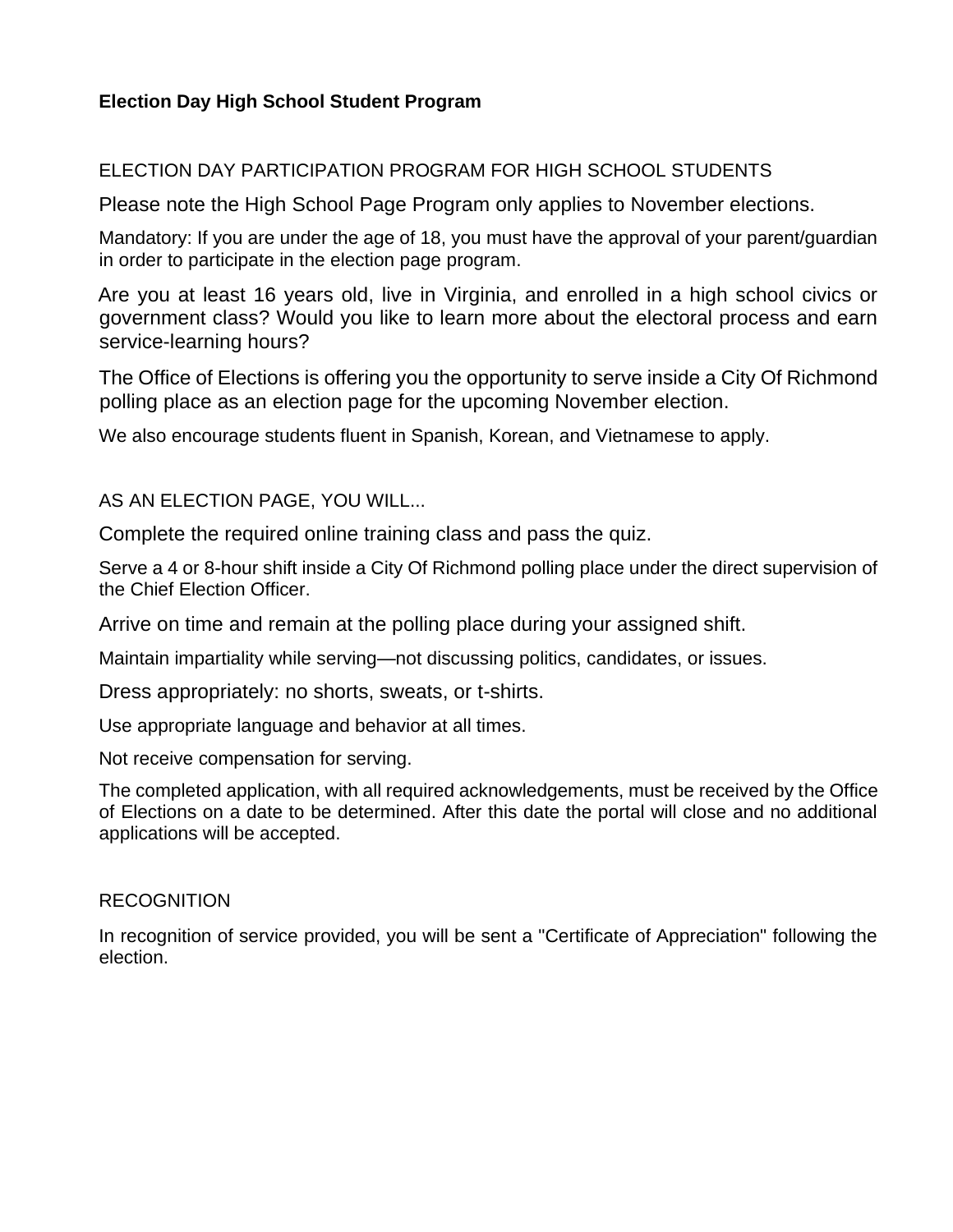

**STUDENT ELECTION PAGE APPLICATION** 

**General & Special Elections** 

**November 8, 2022** 

#### Deadline: Saturday, October 1, 2022

To avoid processing delays, complete the PDF online, and then print to collect signatures. The application may be faxed, mailed, hand-delivered, or sent by your teacher through inter-office mail.

|                                                  | Full Name ________________________________Middle Name                                                                                                                                                                          | Last Name                                                                                                                                                                                                                                                                                                                                                                                                                                           |
|--------------------------------------------------|--------------------------------------------------------------------------------------------------------------------------------------------------------------------------------------------------------------------------------|-----------------------------------------------------------------------------------------------------------------------------------------------------------------------------------------------------------------------------------------------------------------------------------------------------------------------------------------------------------------------------------------------------------------------------------------------------|
|                                                  | Street Address and the company of the company of the company of the company of the company of the company of the company of the company of the company of the company of the company of the company of the company of the comp | Zip Code <b>Example</b>                                                                                                                                                                                                                                                                                                                                                                                                                             |
|                                                  | Phone Email (required)                                                                                                                                                                                                         | VERY IMPORTANT!! Emails will be sent from City of Richmond<br>Voter Registration & Elections Vote@RVA.gov                                                                                                                                                                                                                                                                                                                                           |
|                                                  |                                                                                                                                                                                                                                | High School <b>Example 2018</b> Covernment Teacher <b>Contract Contract Contract Contract Contract Contract Contract Contract Contract Contract Contract Contract Contract Contract Contract Contract Contract Contract Contract Cont</b>                                                                                                                                                                                                           |
|                                                  | Are you or will you be a registered voter on Election Day?                                                                                                                                                                     | Yes<br>No                                                                                                                                                                                                                                                                                                                                                                                                                                           |
|                                                  |                                                                                                                                                                                                                                |                                                                                                                                                                                                                                                                                                                                                                                                                                                     |
| <b>Preferred Election Day Shift</b><br>(choose1) |                                                                                                                                                                                                                                |                                                                                                                                                                                                                                                                                                                                                                                                                                                     |
|                                                  | Training Dates (choose1)    Qctober 20 <sup>th</sup> 5pm - 7pm    Qctober 22nd 9am - 11am                                                                                                                                      |                                                                                                                                                                                                                                                                                                                                                                                                                                                     |
| <b>Training Location</b>                         | Office of Elections 2134 W Laburnum Ave. Richmond Va. 23227                                                                                                                                                                    |                                                                                                                                                                                                                                                                                                                                                                                                                                                     |
| Student Election Page program.<br>٠<br>٠         |                                                                                                                                                                                                                                | . I understand that I am required to attend ONE (1) of the training classes offered to be eligible to participate in the<br>• I understand that I may not leave my assigned polling place during my shift on Election Day.<br>I understand that I may not be assigned in or near my home precinct and will provide my own transportation.<br>I understand that only two student election pages will be assigned per shift to each polling location. |
|                                                  | Student Signature (required) and the control of the control of the control of the control of the control of the control of the control of the control of the control of the control of the control of the control of the contr | Date                                                                                                                                                                                                                                                                                                                                                                                                                                                |
| Parent/Guardian Agreement/Approval               | I authorize that my son/daughter<br>Election Page program on November 8, 2022.                                                                                                                                                 | . I have reviewed the Information for Student Election Pages and understand the terms and requirements therein.<br>may participate in the Student                                                                                                                                                                                                                                                                                                   |
|                                                  | Parent Signature (required) and the contract of the contract of the contract of the contract of the contract of                                                                                                                | <b>Date Date</b>                                                                                                                                                                                                                                                                                                                                                                                                                                    |
|                                                  | <b>Government Teacher/Coordinator Recommendation</b>                                                                                                                                                                           |                                                                                                                                                                                                                                                                                                                                                                                                                                                     |
|                                                  | I recommend this student for participation in the program.                                                                                                                                                                     |                                                                                                                                                                                                                                                                                                                                                                                                                                                     |
|                                                  |                                                                                                                                                                                                                                | Date                                                                                                                                                                                                                                                                                                                                                                                                                                                |
| Print Teacher's first and last name              |                                                                                                                                                                                                                                | Print email address of teacher                                                                                                                                                                                                                                                                                                                                                                                                                      |

Revised: 4/2022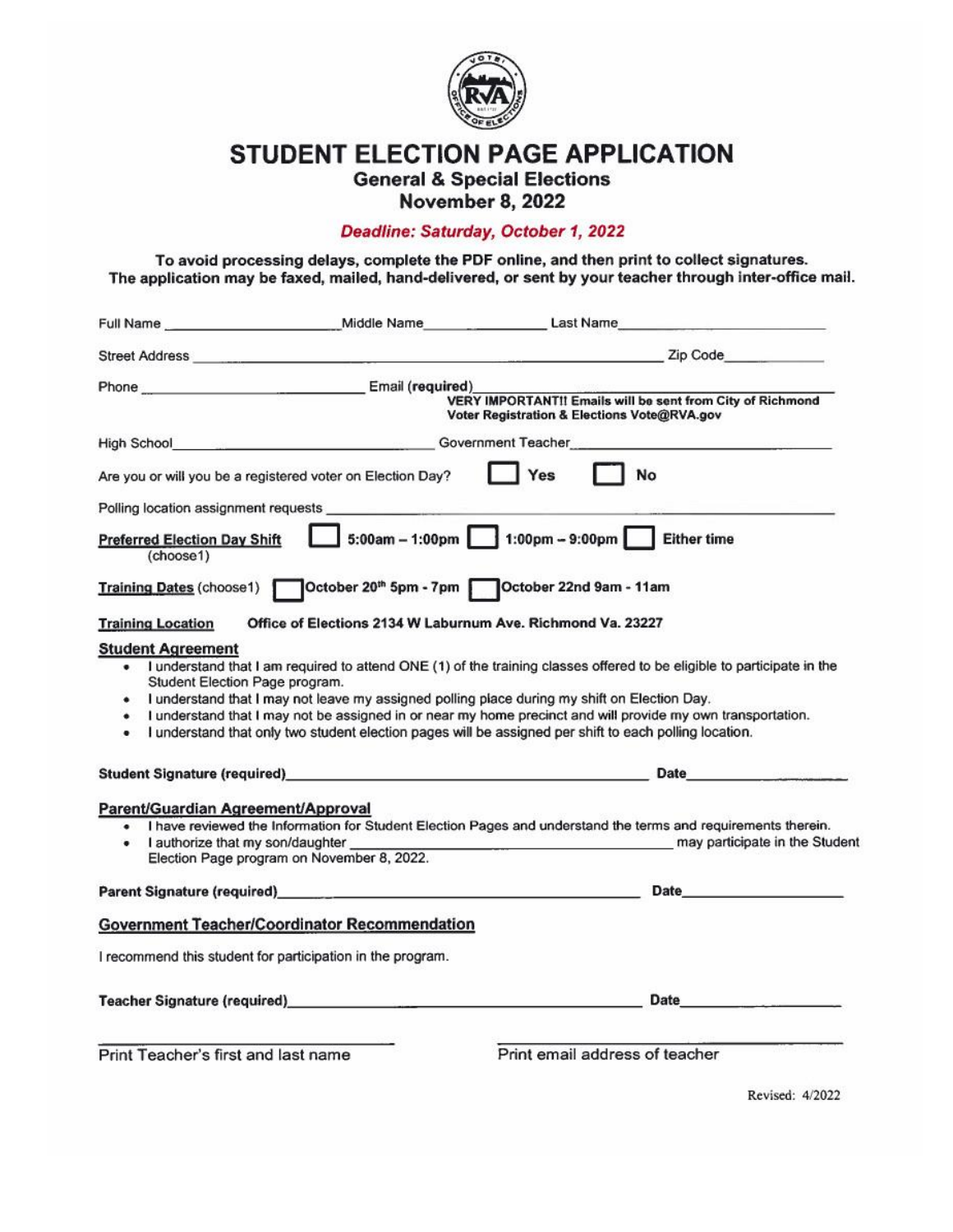

#### VIRGINIA \* DEPARTMENT of ELECTIONS

#### **ELECTION DAY PAGE OATH**

VA. CODE § 24.2-604.3

*To be administered on Election Day to any student participating in an election as an Election Day Page. Pages may not participate at central absentee precincts (CAPs).*  Pages are to serve under the direct supervision of the chief officer of election of their assigned polling place.

Election Date **Locality** District/Town **Precinct** 

Page's Full Name (Print) Chief Officer of Election's Full Name (Print)

#### **Page, please initial on each line to indicate compliance and understanding.**

\_\_\_\_\_ I am a:

- ✓ High school student.
- ✓ Citizen of the Commonwealth of Virginia.
- ✓ Citizen of the United States.

\_\_\_\_\_ I have received training on the duties, responsibilities, and prohibited conduct of Election Day pages from a person designated by the local electoral board.

#### As an election day page I will:

- $\checkmark$  Follow all instructions given to me by the chief officer of election or their designee.
- ✓ Provide assistance to the officers of election.
- ✓ Ensure the safe entry and exit of elderly and disabled voters from the polling place.
- Conduct myself in a professional and ethical manner.
- ✓ Observe strict impartiality.

I understand that as an Election Day Page I am authorized to:

- $\checkmark$  Observe the electoral process.
- ✓ Seek information from the chief officer of election.
- ✓ Assist in the arrangement of the voting equipment, furniture, and other materials for the conduct of the election.
- $\checkmark$  At the direction and under the direct supervision of the chief officer of election, assist in the counting of unmarked ballots.
- I understand that I am not authorized to:
	- $\checkmark$  Enter any voting booth.
	- ✓ Handle or touch any ballots, except when assisting in the counting of unmarked ballots.

#### **Oath**

I do solemnly swear (or affirm) that I will faithfully perform my duties as an Election Day Page according to the law and to the best of my ability.

| Election Day           |                                                       |       |               |
|------------------------|-------------------------------------------------------|-------|---------------|
| Page:                  |                                                       |       |               |
|                        | Signature                                             | Date  |               |
| Oath<br>Administrator: |                                                       |       |               |
|                        | Full Name (Print)                                     | Title |               |
|                        |                                                       | Date  |               |
|                        | Signature                                             |       |               |
| ELECT-604.3            | Once completed, Oath should be placed in Envelope #2. |       | Rev. 7/1/2018 |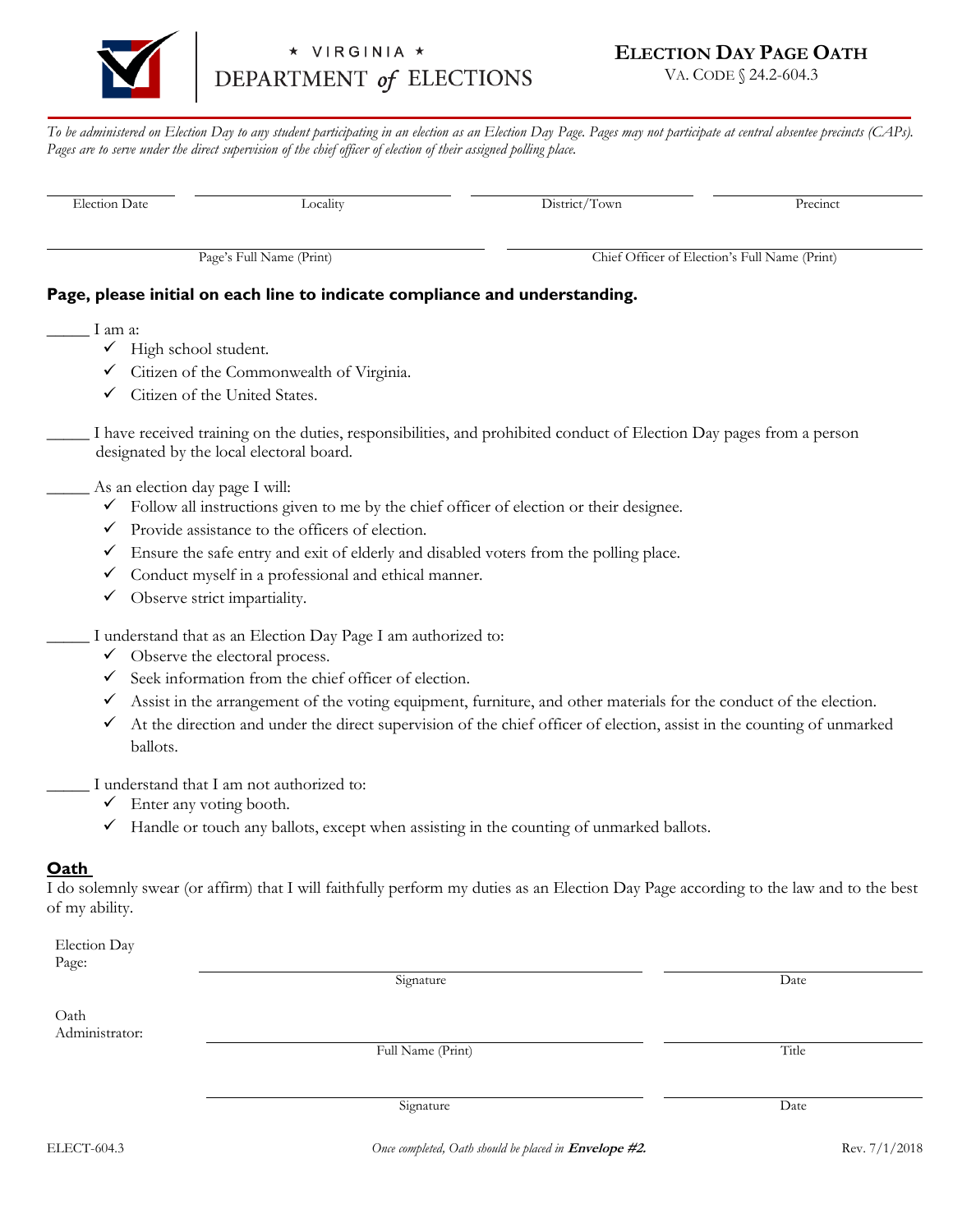#### **§ 24.2-604.3. Election day page program; high school students.**

[A. The local ele](http://law.lis.virginia.gov/vacode/24.2-604.3)ctoral board, or its general registrar, may conduct a special election day page program for high school students in one or more polling places designated by the electoral board or the general registrar, other than a central absentee voter precinct. Students shall be selected for the election day page program by the electoral board or the general registrar in cooperation with high school authorities. The program shall be designed to stimulate the pages' interest in elections and registering to vote, provide assistance to the officers of election, and ensure the safe entry and exit of elderly and disabled voters from the polling place.

B. Each page shall receive, from a person designated by the electoral board, training on the duties, responsibilities, and prohibited conduct of election pages. Each page shall take and sign an oath as an election page, serve under the direct supervision of the chief officer of election of his assigned polling place, and observe strict impartiality at all times.

C. Election pages may observe the electoral process and seek information from the chief officer of election and may assist in the arrangement of the voting equipment, furniture, and other materials for the conduct of the election but shall not enter any voting booth. Election pages may, at the direction and under the direct supervision of the chief officer of election, assist in the counting of unmarked ballots but shall not handle or touch ballots in any other circumstance.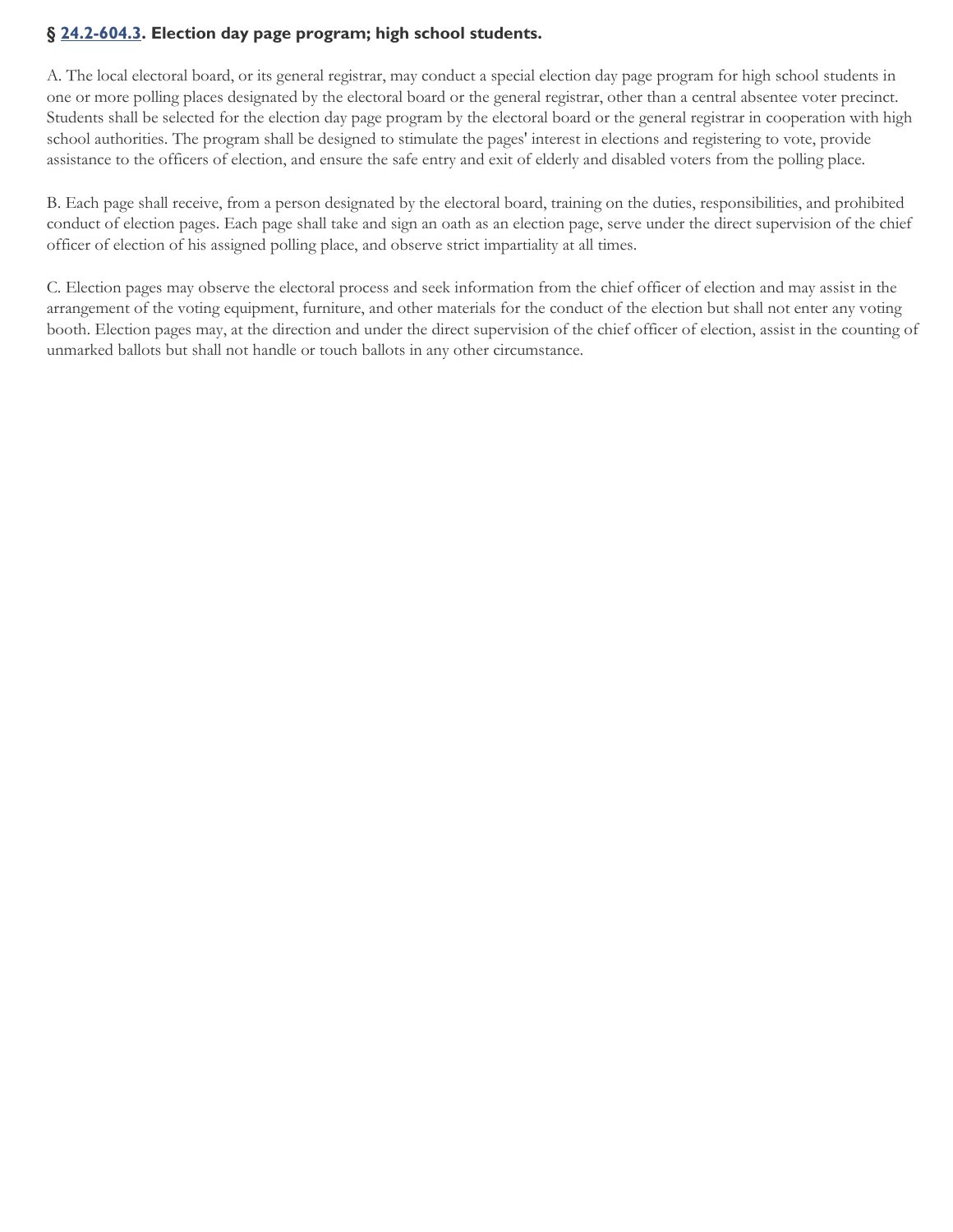#### VIRGINIA:

#### IN THE CIRCUIT COURT OF THE CITY OF RICHMOND **John Marshall Courts Building**

 $\lambda$ 

 $\lambda$ 

IN RE: PETITION BY THE COUNCIL OF THE CITY OF RICHMOND. VIRGINIA, FOR AN ORDER CALLING A REFERENDUM CONCERNING WHETHER CASINO GAMING SHALL BE PERMITTED IN THE CITY OF **RICHMOND, VIRGINIA** 

Case No.:  $22 - 998 - 5$ 

#### **ORDER**

There has been filed with this Court a Petition on behalf of the Council of the City of Richmond in which the Council has requested this Court to issue an order that a referendum be called and a special election be conducted on Tuesday, November 8, 2022, pursuant to sections 24.2-682, 24.2-684, and 58.1-4123 of the Code of Virginia (1950) on the question of whether casino gaming shall be permitted at a casino gaming establishment in the City of Richmond, Virginia, at 2001 Walmsley Boulevard and 4700 Trenton Avenue, Richmond, Virginia 23234 as may be approved by the Virginia Lottery Board.

This Court having considered the Petition, IT IS HEREBY FOUND AND DETERMINED that:

1. Such Petition was filed properly (i) pursuant to Title 24.2, Chapter 6, Article 5 and Title 58.1, Chapter 41 of the Code of Virginia (1950) and (ii) in accordance with Resolution No. 2022-R003, duly adopted on January 24, 2022, by the City Council of the City of Richmond, Virginia;

 $2.$ The referendum ordered hereby is specifically authorized by statute within the meaning of section 24.2-684 of the Code of Virginia (1950); and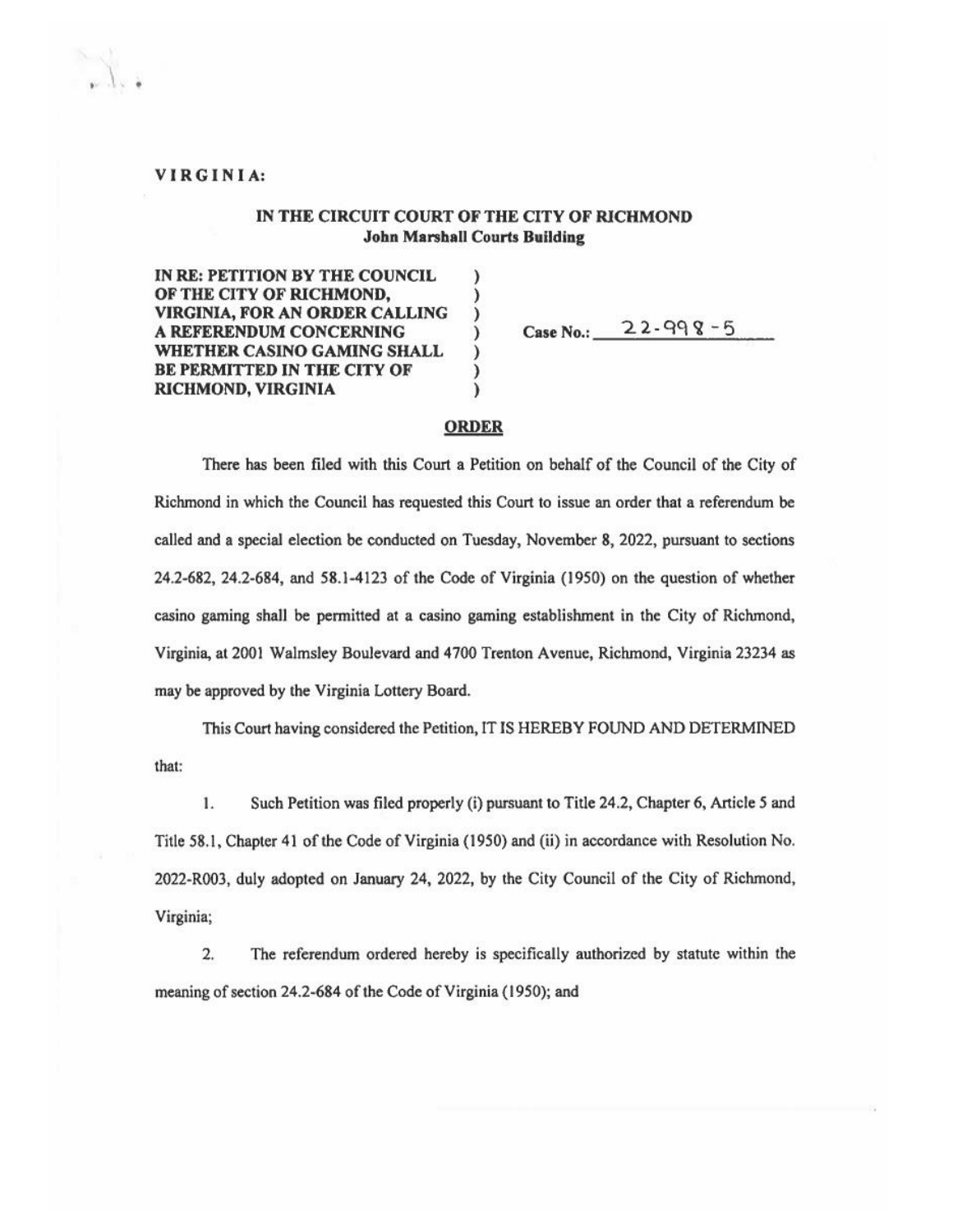$3.$ The referendum question as stated in this Order (i) adequately identifies the location of the proposed casino gaming establishment and (ii) is in plain English within the meaning of sections 24.2-684 and 24.2-687 of the Code of Virginia (1950).

 $\sim$  1  $\sim$ 

Accordingly, IT IS HEREBY ADJUDGED, ORDERED, AND DECREED as follows:

 $1.$ Pursuant to sections 24.2-682, 24.2-684, and 58.1-4123(B), at the general election to be held on Tuesday, November 8, 2022, a date that is at least 81 days following the entry of this Order, the election officials of the City of Richmond, Virginia, shall open the polls and take the sense of the qualified voters of the City of Richmond, Virginia, on the following question to be printed on the ballot prepared by the Electoral Board of the City of Richmond, Virginia:

Shall casino gaming be permitted at a casino gaming establishment in the City of Richmond, Virginia, at 2001 Walmsley Boulevard and 4700 Trenton Avenue, Richmond, Virginia 23234 as may be approved by the Virginia **Lottery Board?** 

#### [] Yes

#### $\prod$  No

 $2.$ Pursuant to section 24.2-684 of the Code of Virginia (1950), the Clerk of the Circuit Court of the City of Richmond, Virginia, is directed to send a copy of this Order immediately to the State Board of Elections. The Clerk is further directed to send a copy of this Order immediately to the General Registrar of the City of Richmond, Virginia.

3. Pursuant to section 58.1-4123(C) of the Code of Virginia (1950), the Clerk shall publish notice of such election in a newspaper of general circulation in the City of Richmond, Virginia, once a week for three consecutive weeks prior to such election.

4. The referendum election shall be held and the results shall be certified as provided in sections 24.2-684 and 58.1-4123(E) of the Code of Virginia (1950).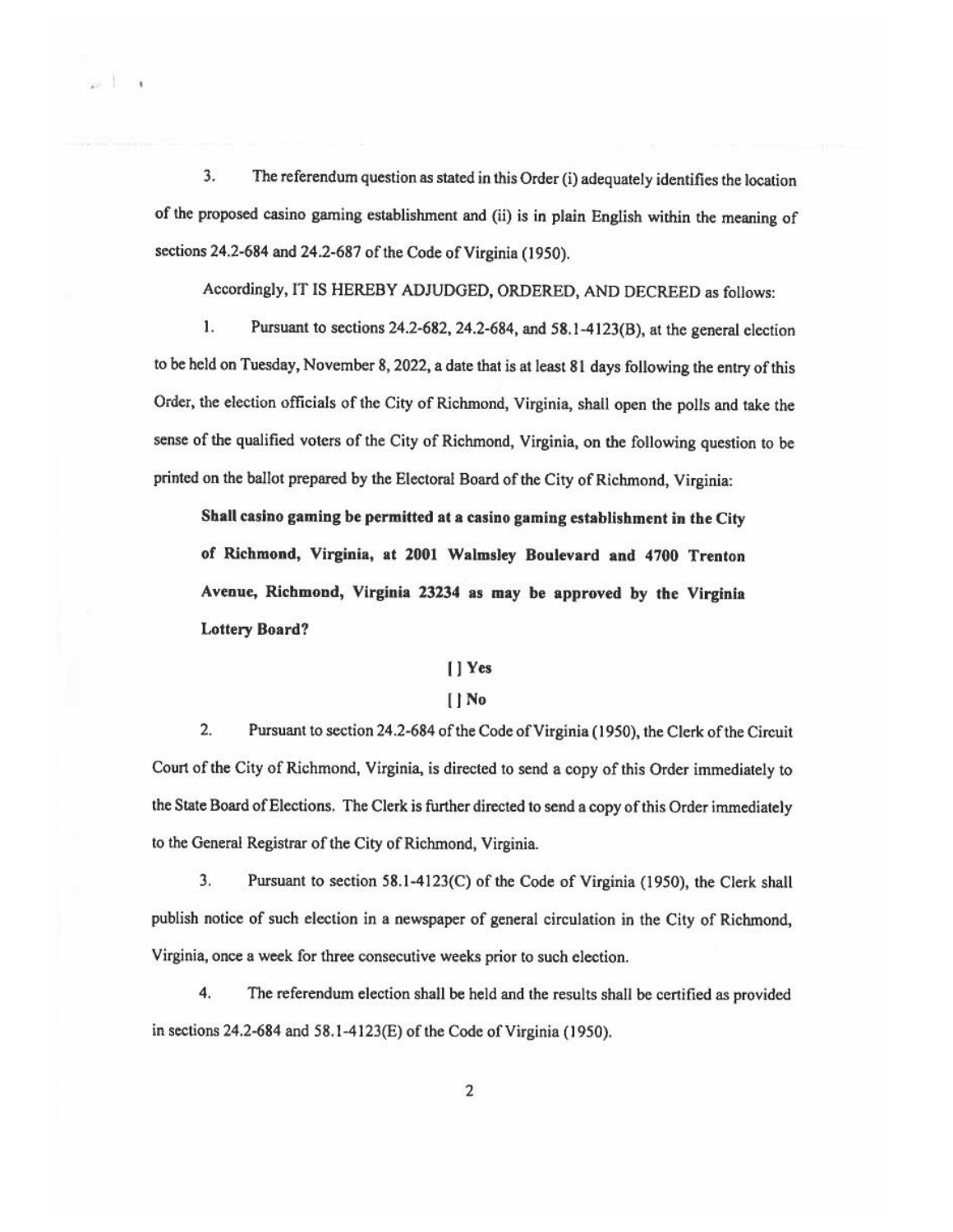5. Pursuant to section 58.1-4123(E) of the Code of Virginia (1950), the ballots shall be counted, the returns made and canvassed as in other elections, and the results certified by the Electoral Board to this Court. Thereupon, this Court shall enter an order proclaiming the results of such election and a duly certified copy of such order shall be transmitted to the Virginia Lottery Department and to the City Council of the City of Richmond, Virginia.

ENTERED THIS 18 DAY OF  $M$  and , 2022.

**I ASK FOR THIS:** 

 $e^{-\frac{1}{2}}$ 

Haskell C. Brown, III Interim City Attorney **VSB No. 43877** 900 East Broad Street, Suite 400 Richmond, Virginia 23219 Phone: (804) 646-7940 Fax: (804) 646-6653 Haskell.Brown@rva.gov

Bonnie M. Ashley Deputy City Attorney VSB No. 33465 900 East Broad Street, Suite 400 Richmond, Virginia 23219 Phone: (804) 646-7940 Fax: (804) 646-6653 Bonnie.Ashley@rva.gov

Tabrica C. Rentz Acting Deputy City Attorney VSB No. 47705 900 East Broad Street, Suite 400 A Copy<br>Teste: EDWARD F. JEWETT, CLERK BY Donna Climpe  $D.C.$